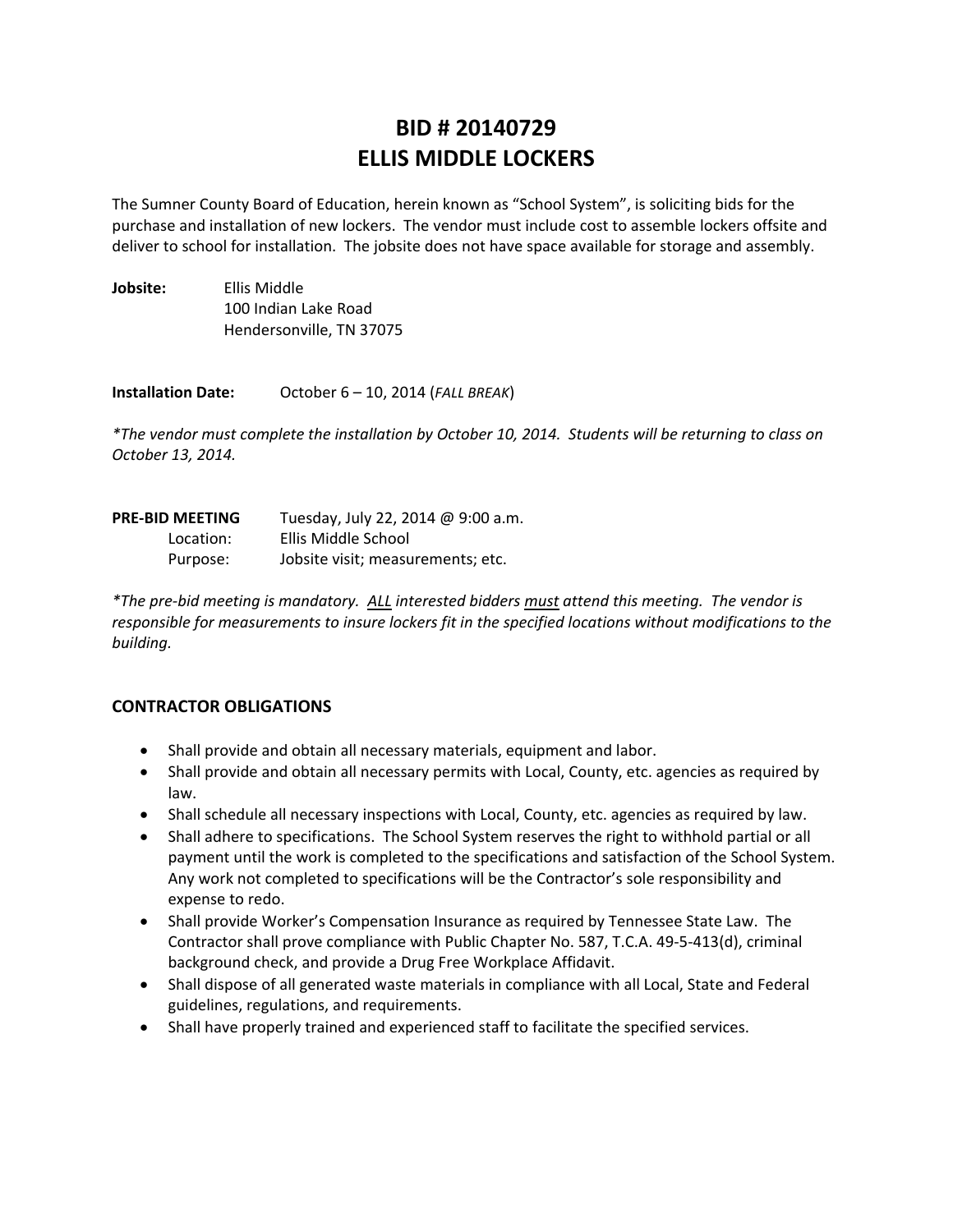### **SPECIFIC INFORMATION**

The following specifications are based off the Penco Vanguard Lockers (KD). The School System shall accept equal to or better than the referenced specifications.

- Two Tier Lockers: 12" wide x 12" deep x 72" tall.
- Each Opening: 12" x 12" x 36"
- 3 Sections of 22, 17, & 23 including base. Includes 4" slop tops and finished ends.
- 9 Sections of 6 to fit in 72" present openings. Includes 4" slope tops.
- 1 Section of 4 to fit in 54" opening. Includes 4" slope top and filler.
- Shall be assembled using steel rivets.
- Shall be equipped with recessed handles.
- Vendors shall submit a separate price for combination locks.

### **Materials**

| <b>Sheet Metal:</b>        | All parts made from prime grade mild cold rolled sheet steel free from<br>surface imperfection, and capable of taking a high grade enamel finish.                                                                                                                                                                              |  |
|----------------------------|--------------------------------------------------------------------------------------------------------------------------------------------------------------------------------------------------------------------------------------------------------------------------------------------------------------------------------|--|
| Hinges:                    | .074" thick, 2" high, double spun, full loop, tight pin, five-knuckle butt<br>hinges, projection welded to door frame and securely fastened to the<br>door with 2 steel rivets. Doors over 48" high shall have three hinges, all<br>other doors shall have two hinges.                                                         |  |
| Finishing:                 | Chemically pretreat metal with a multiple stage cleaning and metal<br>preparation process. Finish coat shall be electrostatically applied<br>powder coat enamel properly cured to paint manufacturer<br>specifications to achieve optimum performance. All lockers shall be<br>painted inside and outside with the same color. |  |
| Equipment:                 | Coat hooks and coat rods are zinc plated. Truss fin heads and hex nuts<br>are zinc plated.                                                                                                                                                                                                                                     |  |
| <b>Fabrication General</b> |                                                                                                                                                                                                                                                                                                                                |  |
| Construction:              | Built on the unit principle, each locker shall have an individual door and<br>frame, individual top, bottom, back and shelves with common<br>intermediate uprights separating compartments. Lockers shall be<br>fabricated square, rigid and with warp. Doors shall be flat and free of<br>distortion.                         |  |
|                            |                                                                                                                                                                                                                                                                                                                                |  |

Door Frame: All door frame members to be not less than 16 gauge formed to a channel shape. Vertical members to have an additional flange to provide a continuous door strike. Intermembering parts to be mortised and tenoned and electrically welded together in a rigid assembly capable of resisting strains.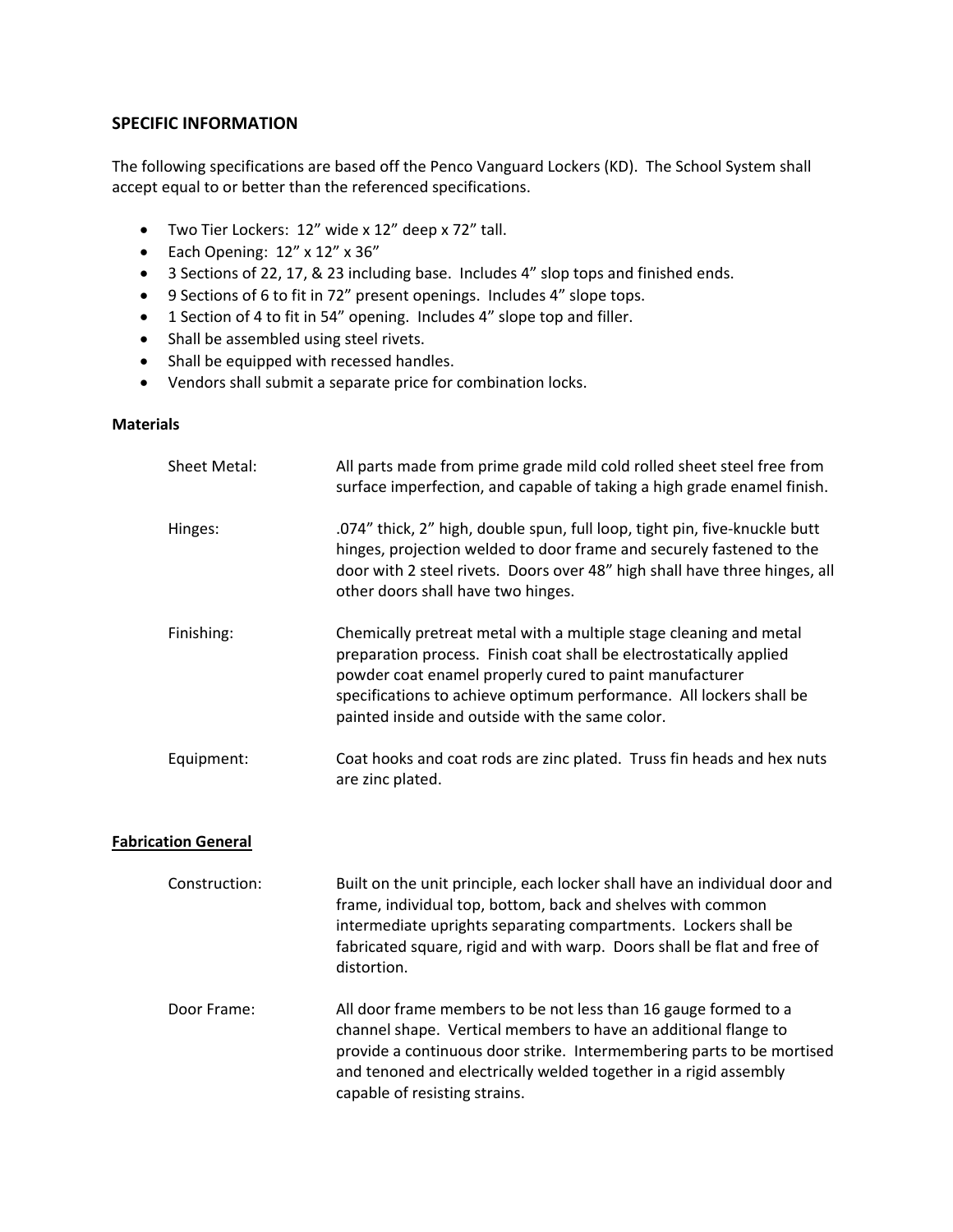|                | Cross frame members of 16 gauge channel shapes including<br>intermediate cross frame on double and triple tier lockers shall be<br>securely welded to vertical framing members to ensure rigidity.                                                                                                                                                                                                                                                                                                                                                                                                                                                                              |
|----------------|---------------------------------------------------------------------------------------------------------------------------------------------------------------------------------------------------------------------------------------------------------------------------------------------------------------------------------------------------------------------------------------------------------------------------------------------------------------------------------------------------------------------------------------------------------------------------------------------------------------------------------------------------------------------------------|
| Body:          | Bolt spacing in locker body construction not to exceed 9" o.c. All locker<br>body components shall be made of cold rolled steel specially formed for<br>added strength and rigidity and to ensure tight joints at fastening<br>points. Tops and bottoms shall be 24 gauge with three sides formed $90^{\circ}$<br>and the front offset formed to be flush with the horizontal frame<br>member. Shelves shall be 24 gauge with four sides formed to $90^{\circ}$ , the<br>front edge shall have a second bend. Backs and sides shall be 24 gauge.                                                                                                                                |
| Doors:         | Doors 30" or higher shall be formed from one piece 16 gauge cold rolled<br>sheet steel. Doors less than 12" wide shall be minimum of 18 gauge.<br>Formations shall consist of a full channel shape on the lock side of<br>adequate depth to fully conceal the lock bar, channel formation on the<br>hinge side, and right angle formations across the top and bottom.<br>Doors over 15" wide x 60" & 72" high shall have a 3" wide 20 gauge full<br>height reinforcing pan welded to the inside face of the door on 6"<br>centers.                                                                                                                                              |
| Door Handle:   | 1 & 2 Tier; Handle to consist of zinc alloy die-cast case and handle.<br>40,000 psi maximum tensile strength, chrome plated. Handle to be<br>pulled out to move up latch bar and open door in one motion. Padlock<br>eye for use with 9/32" diameter padlock shackle to be an integral part<br>of handle and to be so located that extension of handle forms a padlock<br>strike. Attachment to latch bar shall be tamper-proof and concealed<br>inside the door. The case shall be kick proof type, shielding the movable<br>part and provide a padlock strike to prevent scratching and marring the<br>door. A lock hole cover plate shall be provided for use with padlocks. |
| Door Latching: | 1 & 2 Tier; Doors to have latch clip engaging the door frame at three<br>points on doors over 42" high and two points on all other doors.<br>Locking device to be positive, automatic type, whereby lock door may<br>be locked when open, then closed without unlocking. One rubber<br>silencer shall be firmly secured in the frame at each heavy gauge latch<br>hook. Latch clips shall be glass filled nylon for long life and low friction<br>and shall hold doors shut by engaging the latch hooks.                                                                                                                                                                        |
| Ventilation:   | Lockers with doors 36" to 72" high shall have two sets of louvers, one<br>set near the top of the door and another set near the bottom of the<br>door. Lockers with doors 30" or less in height, shall have a minimum of<br>one set of louvers.                                                                                                                                                                                                                                                                                                                                                                                                                                 |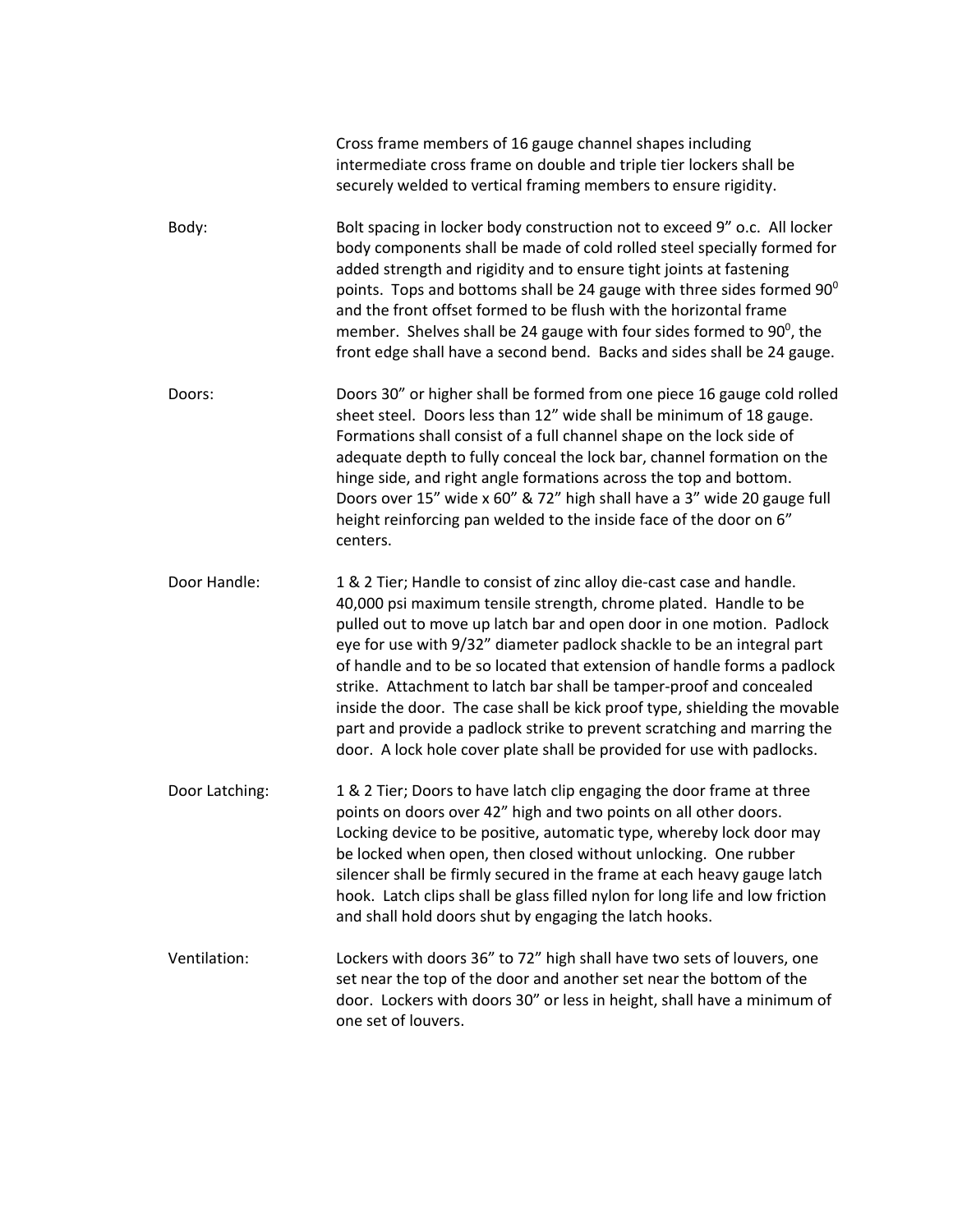| Number Plates:      | Each Locker to be supplied with a polished aluminum number plate, 2<br>1/4" wide x 1" high, with black numerals not less than 3/8" high. Number<br>plates shall be attached to the face of the door with two aluminum<br>rivets.                                                                                                                                                                                                                                                                                                                                                                                                                                                                                                                                                                        |
|---------------------|---------------------------------------------------------------------------------------------------------------------------------------------------------------------------------------------------------------------------------------------------------------------------------------------------------------------------------------------------------------------------------------------------------------------------------------------------------------------------------------------------------------------------------------------------------------------------------------------------------------------------------------------------------------------------------------------------------------------------------------------------------------------------------------------------------|
| Interior Equipment: | Single-tier lockers 48 %" or higher shall have a hat shelf located<br>approximately 9" below the top of locker; if less than 18" deep, locker<br>shall have three single prong hooks and one double-prong ceiling hook<br>on 9" and 12" wide lockers. Four single prong hooks are supplied on<br>wider models. Single tier lockers 18" or more in depth shall have a coat<br>rod instead of a ceiling hook. 30" and 36" high lockers shall have three<br>single-prong wall hooks and one double-prong ceiling hook through 12"<br>wide and four wall hooks for 15" or wider. 24" wide will have two<br>double-prong ceiling hooks. 20" and 24" high openings to have three<br>wall hooks through 12" wide, and four wall hooks for 15" wide and<br>wider. Hooks to be attached with two bolts per hook. |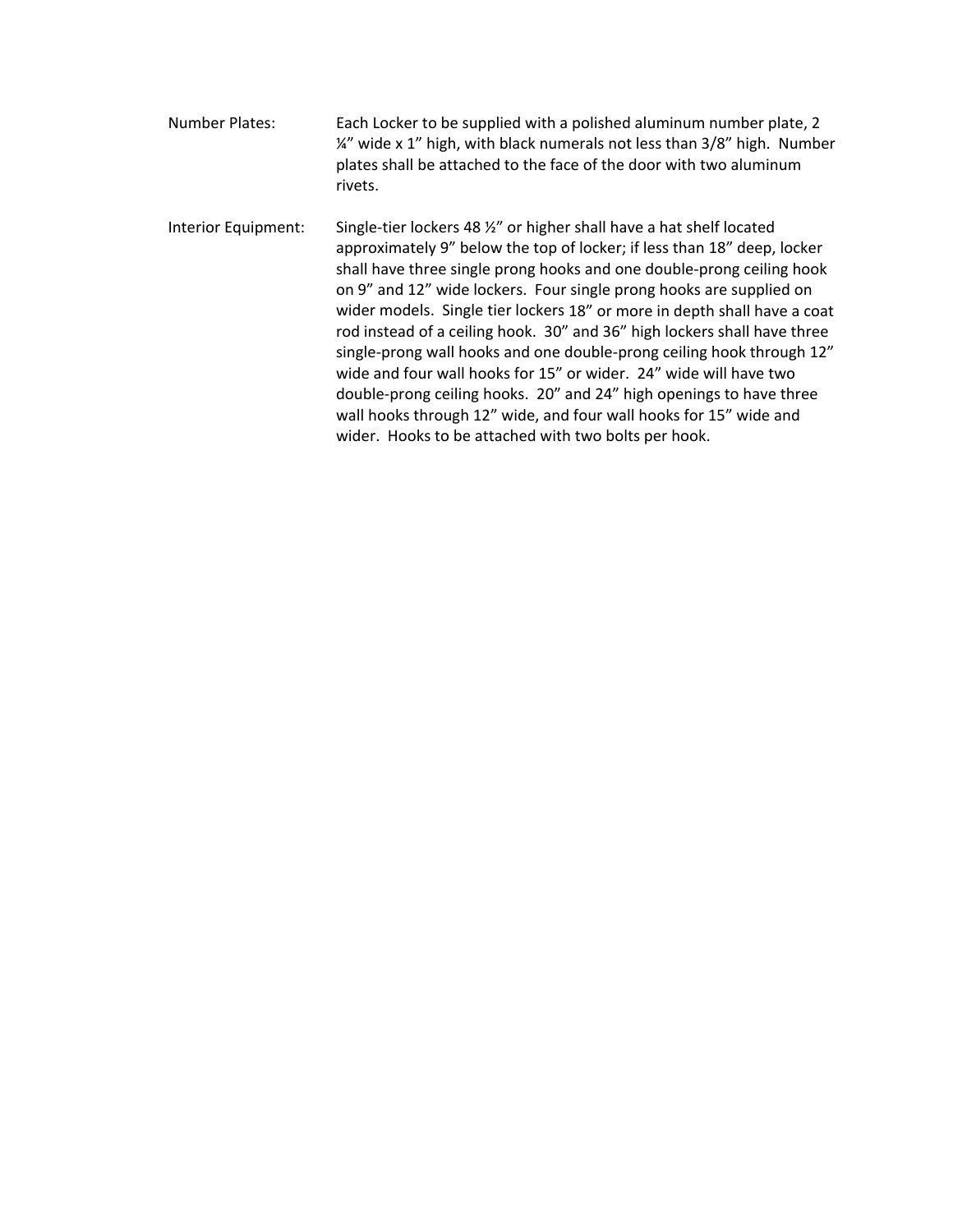# **SUMNER COUNTY BOARD OF EDUCATION**

**Purchasing Department** 1500 Airport Road Gallatin, TN 37066

| <b>COMPANY NAME</b>                         |                                                                                                                          |                  |
|---------------------------------------------|--------------------------------------------------------------------------------------------------------------------------|------------------|
| <b>ADDRESS</b>                              |                                                                                                                          |                  |
| <b>TELEPHONE</b>                            |                                                                                                                          |                  |
| <b>EMAIL</b>                                |                                                                                                                          |                  |
| <b>AUTHORIZED COMPANY</b><br>REPRESENTATIVE | <u> 1989 - Johann John Stone, market fan de Amerikaanske kommunister op de Amerikaanske kommunister op de Amerikaans</u> | <b>SIGNATURE</b> |
| <b>AUTHORIZED COMPANY</b><br>REPRESENTATIVE |                                                                                                                          |                  |
| <b>DATE</b>                                 |                                                                                                                          |                  |
| <b>BID TITLE</b>                            | <b>ELLIS MIDDLE LOCKERS</b>                                                                                              |                  |
| <b>DEADLINE</b>                             | TUESDAY, JULY 29, 2014 @ 9:00 A.M.                                                                                       |                  |
| <b>BID AMOUNT</b>                           |                                                                                                                          |                  |
|                                             |                                                                                                                          |                  |
| <b>BID GOOD THRU</b>                        | <u> 1980 - Johann John Stone, mars eta biztanleria (</u>                                                                 |                  |
|                                             |                                                                                                                          |                  |
|                                             | <u> 1989 - Johann John Stoff, deutscher Stoffen und der Stoffen und der Stoffen und der Stoffen und der Stoffen u</u>    |                  |
|                                             |                                                                                                                          |                  |
|                                             |                                                                                                                          |                  |
|                                             |                                                                                                                          |                  |
|                                             |                                                                                                                          |                  |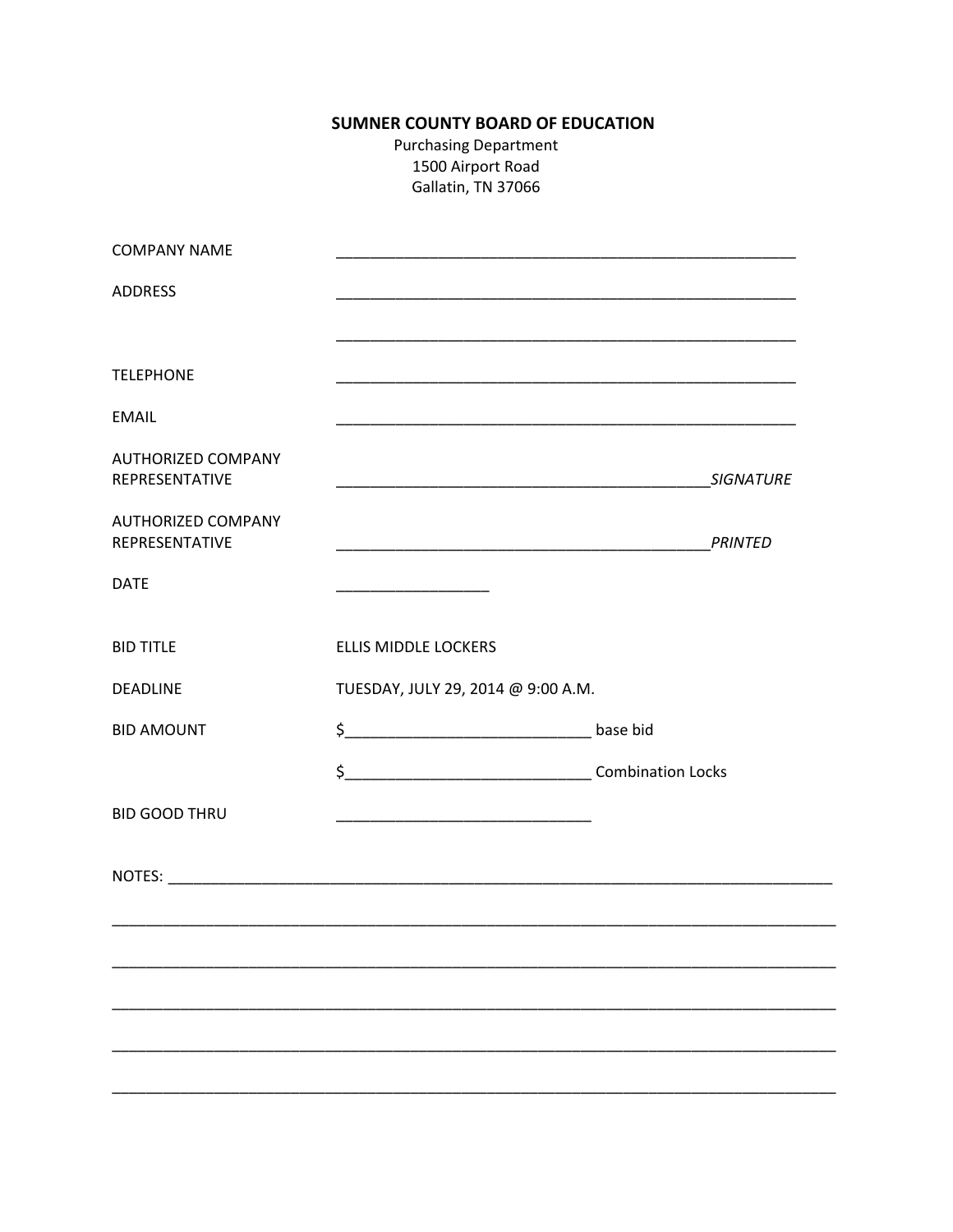# Invitation to Bid

# ELLIS MIDDLE LOCKERS

Responses to an Invitation to Bid will be received by the Purchasing Supervisor, Sumner County Board of Education, 1500 Airport Road, Gallatin, TN 37066 for ELLIS MIDDLE LOCKERS until 9:00 a.m. CDT Tuesday, July 29, 2014. Bid responses will be opened at that time, taken under advisement and evaluated. Should you have any questions please contact Darren Frank, Ellis Middle Principal @ darren.frank@sumnerschools.org. All proposals are subject to the Board of Education's conditions and specifications which are available from Vicky Currey, Purchasing Supervisor (615) 451-6560. All bids can be viewed on line at www.sumnerschools.org.